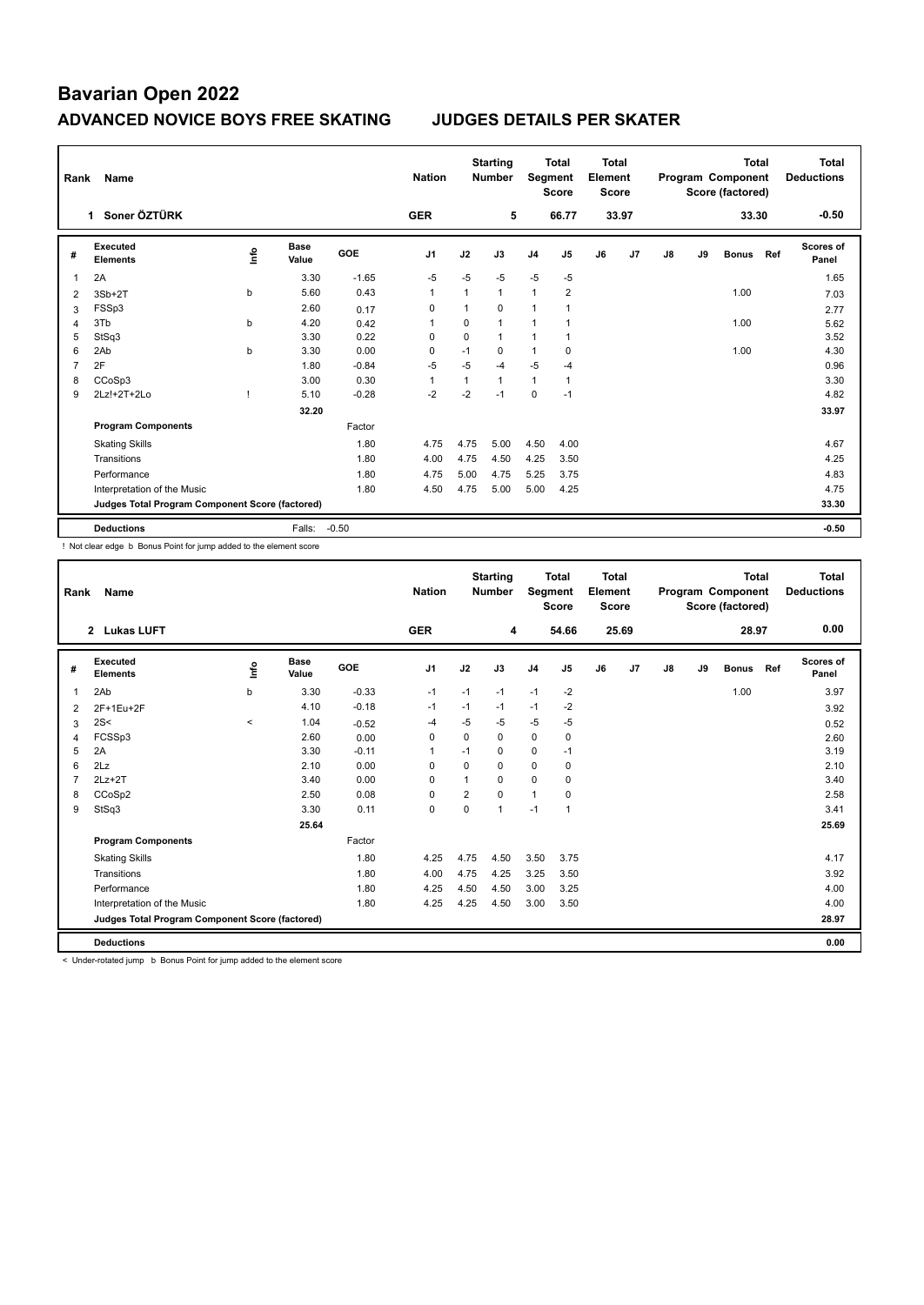| Rank           | Name                                            |    |                      |            | <b>Nation</b>  |          | <b>Starting</b><br><b>Number</b> | Segment        | <b>Total</b><br><b>Score</b> | Total<br>Element<br><b>Score</b> |       |               | Program Component<br>Score (factored) | <b>Total</b> | Total<br><b>Deductions</b> |                           |
|----------------|-------------------------------------------------|----|----------------------|------------|----------------|----------|----------------------------------|----------------|------------------------------|----------------------------------|-------|---------------|---------------------------------------|--------------|----------------------------|---------------------------|
|                | <b>Leon ROJKOW</b><br>$\mathbf{3}$              |    |                      |            | <b>GER</b>     |          | 8                                |                | 54.31                        |                                  | 26.96 |               |                                       | 28.35        |                            | $-1.00$                   |
| #              | Executed<br><b>Elements</b>                     | ۴ů | <b>Base</b><br>Value | <b>GOE</b> | J <sub>1</sub> | J2       | J3                               | J <sub>4</sub> | J <sub>5</sub>               | J6                               | J7    | $\mathsf{J}8$ | J9                                    | <b>Bonus</b> | Ref                        | <b>Scores of</b><br>Panel |
|                | $3Tb+2T$                                        | b  | 5.50                 | $-0.70$    | $-2$           | $-2$     | $-2$                             | $-1$           | $-1$                         |                                  |       |               |                                       | 1.00         |                            | 5.80                      |
| $\overline{2}$ | 3S                                              |    | 4.30                 | $-2.15$    | $-5$           | $-5$     | $-5$                             | $-5$           | $-5$                         |                                  |       |               |                                       |              |                            | 2.15                      |
| 3              | 2T                                              |    | 1.30                 | $-0.43$    | $-3$           | $-4$     | $-3$                             | $-3$           | $-4$                         |                                  |       |               |                                       |              |                            | 0.87                      |
| 4              | 2Ab                                             | b  | 3.30                 | 0.33       | 1              | 1        | $\mathbf{1}$                     | 1              | $\mathbf{1}$                 |                                  |       |               |                                       | 1.00         |                            | 4.63                      |
| 5              | 2F+1Eu+2S                                       |    | 3.60                 | 0.00       | $\Omega$       | $\Omega$ | $\Omega$                         | $\overline{1}$ | $\Omega$                     |                                  |       |               |                                       |              |                            | 3.60                      |
| 6              | FCSSp3                                          |    | 2.60                 | 0.35       | 0              | 1        | $\mathbf{1}$                     | $\overline{2}$ | 2                            |                                  |       |               |                                       |              |                            | 2.95                      |
| 7              | StSq2                                           |    | 2.60                 | 0.17       | $-1$           | 1        | $\mathbf{1}$                     | 0              | $\mathbf{1}$                 |                                  |       |               |                                       |              |                            | 2.77                      |
| 8              | 1A                                              |    | 1.10                 | $-0.11$    | $-2$           | 0        | $-1$                             | $\mathbf 0$    | $-2$                         |                                  |       |               |                                       |              |                            | 0.99                      |
| 9              | CCoSp3                                          |    | 3.00                 | 0.20       | 0              | 1        | 0                                | $\overline{1}$ | $\overline{1}$               |                                  |       |               |                                       |              |                            | 3.20                      |
|                |                                                 |    | 27.30                |            |                |          |                                  |                |                              |                                  |       |               |                                       |              |                            | 26.96                     |
|                | <b>Program Components</b>                       |    |                      | Factor     |                |          |                                  |                |                              |                                  |       |               |                                       |              |                            |                           |
|                | <b>Skating Skills</b>                           |    |                      | 1.80       | 4.25           | 4.75     | 4.75                             | 4.00           | 5.00                         |                                  |       |               |                                       |              |                            | 4.58                      |
|                | Transitions                                     |    |                      | 1.80       | 3.50           | 4.50     | 4.25                             | 3.50           | 3.75                         |                                  |       |               |                                       |              |                            | 3.83                      |
|                | Performance                                     |    |                      | 1.80       | 3.25           | 4.00     | 4.50                             | 3.75           | 3.25                         |                                  |       |               |                                       |              |                            | 3.67                      |
|                | Interpretation of the Music                     |    |                      | 1.80       | 3.50           | 4.00     | 4.75                             | 3.50           | 3.50                         |                                  |       |               |                                       |              |                            | 3.67                      |
|                | Judges Total Program Component Score (factored) |    |                      |            |                |          |                                  |                |                              |                                  |       |               |                                       |              |                            | 28.35                     |
|                | <b>Deductions</b>                               |    | Falls:               | $-1.00$    |                |          |                                  |                |                              |                                  |       |               |                                       |              |                            | $-1.00$                   |

b Bonus Point for jump added to the element score

| Rank | Name                                            |         | <b>Nation</b> |         | <b>Starting</b><br><b>Number</b> | Segment     | <b>Total</b><br><b>Score</b> | <b>Total</b><br>Element<br><b>Score</b> |                | Program Component |       | <b>Total</b><br>Score (factored) | <b>Total</b><br><b>Deductions</b> |       |                    |
|------|-------------------------------------------------|---------|---------------|---------|----------------------------------|-------------|------------------------------|-----------------------------------------|----------------|-------------------|-------|----------------------------------|-----------------------------------|-------|--------------------|
|      | <b>Josua STROBL</b><br>4                        |         |               |         | <b>GER</b>                       |             | $\overline{2}$               |                                         | 53.19          |                   | 23.66 |                                  |                                   | 29.53 | 0.00               |
| #    | Executed<br><b>Elements</b>                     | Info    | Base<br>Value | GOE     | J1                               | J2          | J3                           | J <sub>4</sub>                          | J <sub>5</sub> | J6                | J7    | $\mathsf{J}8$                    | J9                                | Ref   | Scores of<br>Panel |
| 1    | 2A<                                             | $\prec$ | 2.64          | $-0.70$ | $-2$                             | $-2$        | $-3$                         | $-3$                                    | $-4$           |                   |       |                                  |                                   |       | 1.94               |
| 2    | 2F+2T+2Log                                      | q       | 4.80          | $-0.36$ | 0                                | $-2$        | $-2$                         | $-2$                                    | $-2$           |                   |       |                                  |                                   |       | 4.44               |
| 3    | 2Lz                                             |         | 2.10          | 0.21    | 1                                |             | $\mathbf{1}$                 | 1                                       | $\mathbf{1}$   |                   |       |                                  |                                   |       | 2.31               |
| 4    | FCSp2                                           |         | 2.30          | 0.00    | 0                                | $-1$        | $\Omega$                     | $\Omega$                                | $\mathbf 0$    |                   |       |                                  |                                   |       | 2.30               |
| 5    | 2Lo                                             |         | 1.70          | 0.17    | $\overline{1}$                   | 1           | $\mathbf{1}$                 | $\mathbf{1}$                            | $\mathbf{1}$   |                   |       |                                  |                                   |       | 1.87               |
| 6    | $2F+2T$                                         |         | 3.10          | 0.00    | $\Omega$                         | $\Omega$    | $\Omega$                     | $\mathbf{1}$                            | 0              |                   |       |                                  |                                   |       | 3.10               |
|      | CCoSp3                                          |         | 3.00          | 0.00    | $\Omega$                         | 0           | $\Omega$                     | 0                                       | 0              |                   |       |                                  |                                   |       | 3.00               |
| 8    | StSq2                                           |         | 2.60          | 0.00    | $\mathbf 0$                      | $-1$        | $\Omega$                     | $\mathbf 0$                             | $\mathbf{1}$   |                   |       |                                  |                                   |       | 2.60               |
| 9    | 2Lz                                             |         | 2.10          | 0.00    | $\mathbf 0$                      | $\mathbf 0$ | $\mathbf 0$                  | $\mathbf{1}$                            | $\mathbf 0$    |                   |       |                                  |                                   |       | 2.10               |
|      |                                                 |         | 24.34         |         |                                  |             |                              |                                         |                |                   |       |                                  |                                   |       | 23.66              |
|      | <b>Program Components</b>                       |         |               | Factor  |                                  |             |                              |                                         |                |                   |       |                                  |                                   |       |                    |
|      | <b>Skating Skills</b>                           |         |               | 1.80    | 4.50                             | 4.25        | 4.50                         | 4.00                                    | 4.00           |                   |       |                                  |                                   |       | 4.25               |
|      | Transitions                                     |         |               | 1.80    | 4.25                             | 3.50        | 4.00                         | 3.75                                    | 3.75           |                   |       |                                  |                                   |       | 3.83               |
|      | Performance                                     |         |               | 1.80    | 4.50                             | 3.75        | 4.00                         | 4.25                                    | 4.00           |                   |       |                                  |                                   |       | 4.08               |
|      | Interpretation of the Music                     |         |               | 1.80    | 4.25                             | 3.75        | 4.25                         | 4.25                                    | 4.25           |                   |       |                                  |                                   |       | 4.25               |
|      | Judges Total Program Component Score (factored) |         |               |         |                                  |             |                              |                                         |                |                   |       |                                  |                                   |       | 29.53              |
|      | <b>Deductions</b>                               |         |               |         |                                  |             |                              |                                         |                |                   |       |                                  |                                   |       | 0.00               |

< Under-rotated jump q Jump landed on the quarter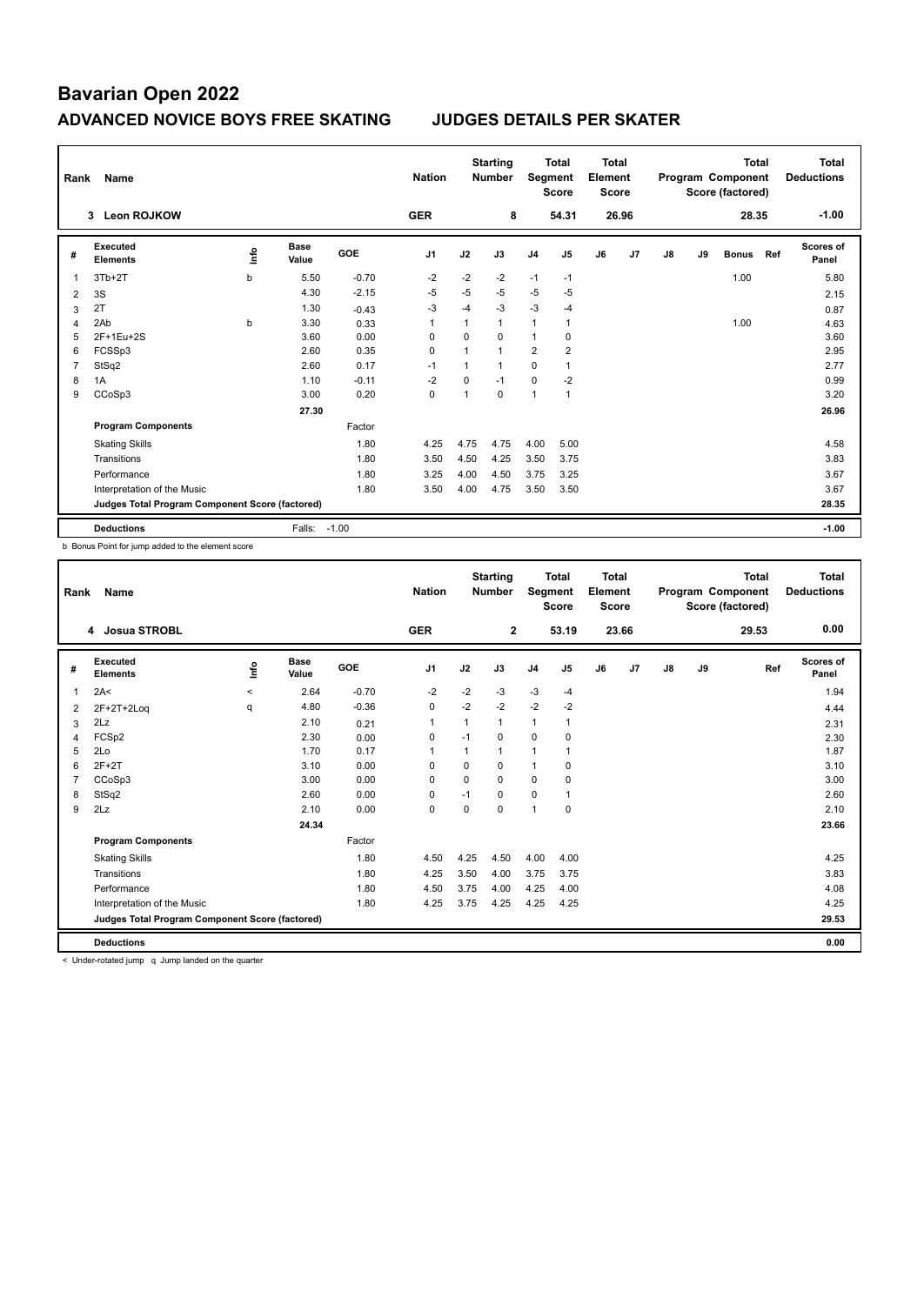| Rank           | Name                                            |      |                      |            |                |                | <b>Starting</b><br><b>Number</b> | Segment        | Total<br><b>Score</b> | Total<br>Element<br><b>Score</b> |       |    | Program Component<br>Score (factored) | <b>Total</b> | Total<br><b>Deductions</b> |                           |
|----------------|-------------------------------------------------|------|----------------------|------------|----------------|----------------|----------------------------------|----------------|-----------------------|----------------------------------|-------|----|---------------------------------------|--------------|----------------------------|---------------------------|
|                | Richard Alexander VON GÖLER<br>5.               |      |                      |            | <b>GER</b>     |                | $\overline{7}$                   |                | 53.11                 |                                  | 23.39 |    |                                       | 31.22        |                            | $-1.50$                   |
| #              | Executed<br><b>Elements</b>                     | ١nfo | <b>Base</b><br>Value | <b>GOE</b> | J <sub>1</sub> | J2             | J3                               | J <sub>4</sub> | J <sub>5</sub>        | J6                               | J7    | J8 | J9                                    | <b>Bonus</b> | Ref                        | <b>Scores of</b><br>Panel |
| 1              | 2Ab                                             | b    | 3.30                 | $-0.77$    | $-2$           | $-2$           | $-3$                             | $-2$           | $-3$                  |                                  |       |    |                                       | 1.00         |                            | 3.53                      |
| 2              | 3Tq                                             | q    | 4.20                 | $-2.10$    | $-5$           | $-5$           | $-5$                             | $-5$           | $-5$                  |                                  |       |    |                                       |              |                            | 2.10                      |
| 3              | 2F+1Eu+2Fq                                      | q    | 4.10                 | $-0.90$    | $-5$           | $-5$           | $-5$                             | $-5$           | $-5$                  |                                  |       |    |                                       |              |                            | 3.20                      |
| 4              | 2A                                              |      | 3.30                 | $-0.33$    | 0              | $-1$           | $-1$                             | $-2$           | $-1$                  |                                  |       |    |                                       |              |                            | 2.97                      |
| 5              | FCSSp3                                          |      | 2.60                 | 0.17       | 1              | $\Omega$       | 1                                | 1              | 0                     |                                  |       |    |                                       |              |                            | 2.77                      |
| 6              | 2Lz                                             |      | 2.10                 | $-1.05$    | $-5$           | $-5$           | $-5$                             | $\mathbf 0$    | $-5$                  |                                  |       |    |                                       |              |                            | 1.05                      |
| $\overline{7}$ | 2Lo                                             |      | 1.70                 | 0.00       | 0              | $\Omega$       | $\Omega$                         | $\mathbf 0$    | 0                     |                                  |       |    |                                       |              |                            | 1.70                      |
| 8              | StSq2                                           |      | 2.60                 | 0.17       | 1              | $\overline{2}$ | $\Omega$                         | $\Omega$       | 1                     |                                  |       |    |                                       |              |                            | 2.77                      |
| 9              | CCoSp3                                          |      | 3.00                 | 0.30       | 0              |                | $\mathbf{1}$                     | $\overline{1}$ | $\mathbf{1}$          |                                  |       |    |                                       |              |                            | 3.30                      |
|                |                                                 |      | 26.90                |            |                |                |                                  |                |                       |                                  |       |    |                                       |              |                            | 23.39                     |
|                | <b>Program Components</b>                       |      |                      | Factor     |                |                |                                  |                |                       |                                  |       |    |                                       |              |                            |                           |
|                | <b>Skating Skills</b>                           |      |                      | 1.80       | 4.75           | 5.00           | 4.50                             | 4.00           | 4.75                  |                                  |       |    |                                       |              |                            | 4.67                      |
|                | Transitions                                     |      |                      | 1.80       | 4.50           | 4.50           | 4.25                             | 4.00           | 4.25                  |                                  |       |    |                                       |              |                            | 4.33                      |
|                | Performance                                     |      |                      | 1.80       | 4.00           | 4.50           | 4.00                             | 3.75           | 3.50                  |                                  |       |    |                                       |              |                            | 3.92                      |
|                | Interpretation of the Music                     |      |                      | 1.80       | 4.25           | 4.50           | 4.50                             | 4.50           | 4.25                  |                                  |       |    |                                       |              |                            | 4.42                      |
|                | Judges Total Program Component Score (factored) |      |                      |            |                |                |                                  |                |                       |                                  |       |    |                                       |              |                            | 31.22                     |
|                | <b>Deductions</b>                               |      | Falls: -1.50         |            |                |                |                                  |                |                       |                                  |       |    |                                       |              |                            | $-1.50$                   |

q Jump landed on the quarter b Bonus Point for jump added to the element score

| Rank | <b>Name</b>                                     |         |                      |         | <b>Nation</b>  |          | <b>Starting</b><br><b>Number</b> | Segment        | Total<br><b>Score</b> | Total<br>Element<br><b>Score</b> |       | <b>Total</b><br>Program Component<br>Score (factored) |    |              |     | <b>Total</b><br><b>Deductions</b> |
|------|-------------------------------------------------|---------|----------------------|---------|----------------|----------|----------------------------------|----------------|-----------------------|----------------------------------|-------|-------------------------------------------------------|----|--------------|-----|-----------------------------------|
|      | <b>Robert WILDT</b><br>6                        |         |                      |         | <b>GER</b>     |          | 6                                |                | 52.03                 |                                  | 23.78 |                                                       |    | 29.25        |     | $-1.00$                           |
| #    | Executed<br><b>Elements</b>                     | Linfo   | <b>Base</b><br>Value | GOE     | J <sub>1</sub> | J2       | J3                               | J <sub>4</sub> | J5                    | J6                               | J7    | J8                                                    | J9 | <b>Bonus</b> | Ref | <b>Scores of</b><br>Panel         |
| 1    | $3Sb+2T$                                        | b       | 5.60                 | $-0.86$ | $-2$           | $-1$     | $-2$                             | $-2$           | $-2$                  |                                  |       |                                                       |    | 1.00         |     | 5.74                              |
| 2    | 2Ab                                             | b       | 3.30                 | 0.11    | $\Omega$       | $\Omega$ | $\mathbf{1}$                     | $\overline{1}$ | 0                     |                                  |       |                                                       |    | 1.00         |     | 4.41                              |
| 3    | 2F                                              |         | 1.80                 | 0.12    | 0              | 0        | 1                                | $\overline{1}$ | 1                     |                                  |       |                                                       |    |              |     | 1.92                              |
| 4    | 3S                                              |         | 4.30                 | $-2.15$ | $-5$           | $-5$     | $-5$                             | $-5$           | $-5$                  |                                  |       |                                                       |    |              |     | 2.15                              |
| 5    | 2A                                              |         | 3.30                 | $-1.65$ | $-5$           | $-5$     | $-5$                             | $-5$           | $-5$                  |                                  |       |                                                       |    |              |     | 1.65                              |
| 6    | CCoSp3                                          |         | 3.00                 | $-0.30$ | -1             | $-1$     | $-1$                             | 0              | $-2$                  |                                  |       |                                                       |    |              |     | 2.70                              |
|      | 2Lz << + SEQ + 2T*                              | $\star$ | 0.48                 | $-0.30$ | $-5$           | $-5$     | $-5$                             | $-5$           | $-5$                  |                                  |       |                                                       |    |              |     | 0.18                              |
| 8    | StSq2                                           |         | 2.60                 | $-0.17$ | $\mathbf 0$    | $-1$     | $-1$                             | $-1$           | 1                     |                                  |       |                                                       |    |              |     | 2.43                              |
| 9    | FCSSp3                                          |         | 2.60                 | 0.00    | $\mathbf 0$    | $-1$     | $\Omega$                         | $\overline{1}$ | 0                     |                                  |       |                                                       |    |              |     | 2.60                              |
|      |                                                 |         | 26.98                |         |                |          |                                  |                |                       |                                  |       |                                                       |    |              |     | 23.78                             |
|      | <b>Program Components</b>                       |         |                      | Factor  |                |          |                                  |                |                       |                                  |       |                                                       |    |              |     |                                   |
|      | <b>Skating Skills</b>                           |         |                      | 1.80    | 4.25           | 4.50     | 4.50                             | 3.50           | 4.50                  |                                  |       |                                                       |    |              |     | 4.42                              |
|      | Transitions                                     |         |                      | 1.80    | 3.75           | 4.50     | 4.00                             | 3.25           | 4.25                  |                                  |       |                                                       |    |              |     | 4.00                              |
|      | Performance                                     |         |                      | 1.80    | 3.50           | 4.00     | 3.75                             | 3.75           | 4.50                  |                                  |       |                                                       |    |              |     | 3.83                              |
|      | Interpretation of the Music                     |         |                      | 1.80    | 3.50           | 4.25     | 4.25                             | 3.75           | 4.00                  |                                  |       |                                                       |    |              |     | 4.00                              |
|      | Judges Total Program Component Score (factored) |         |                      |         |                |          |                                  |                |                       |                                  |       |                                                       |    |              |     | 29.25                             |
|      | <b>Deductions</b>                               |         | Falls:               | $-1.00$ |                |          |                                  |                |                       |                                  |       |                                                       |    |              |     | $-1.00$                           |

<< Downgraded jump \* Invalid element b Bonus Point for jump added to the element score